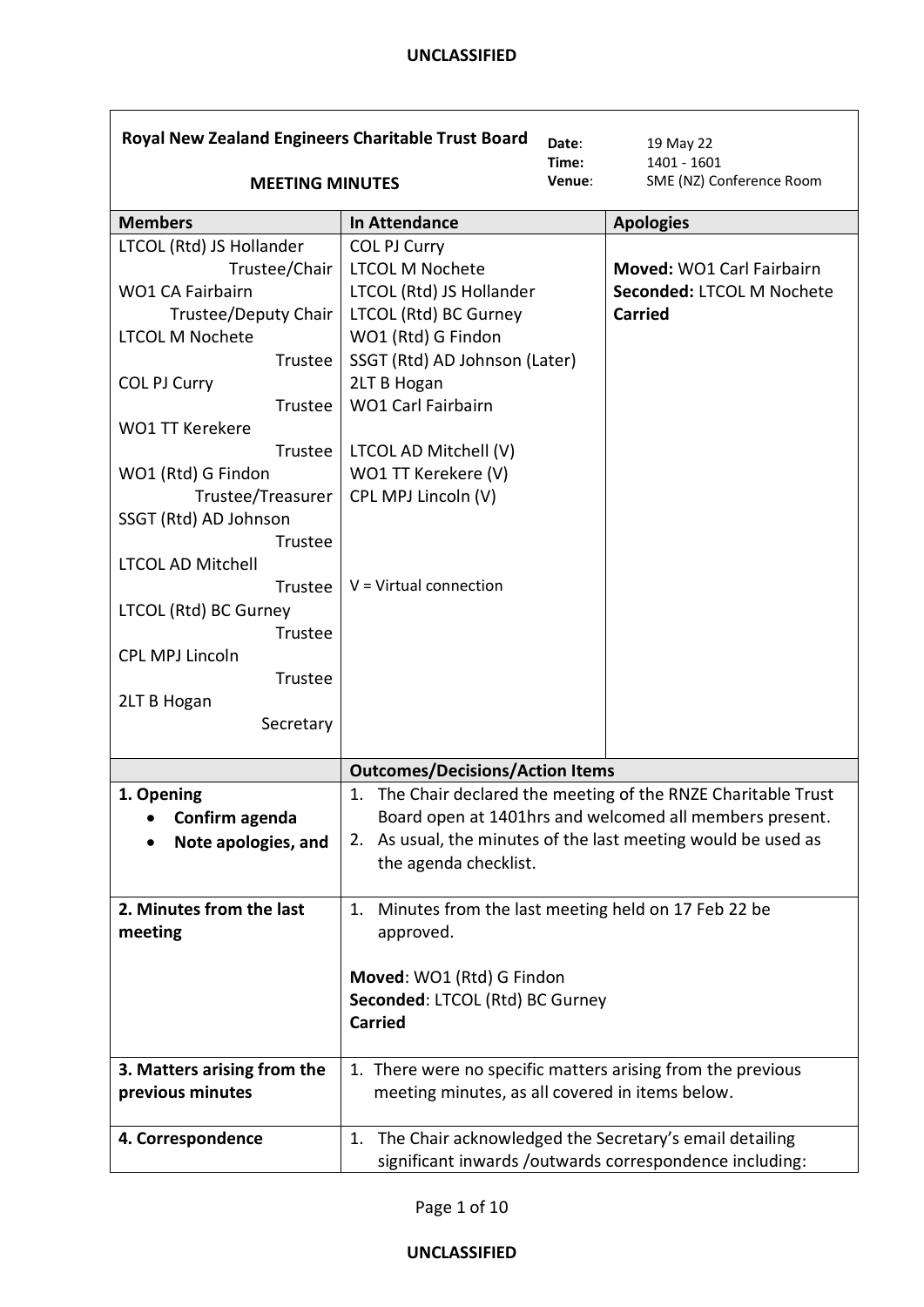|            | a. RNZE CT Minutes, dated 17 Feb 22<br>b. RNZE CT Website Stats, Jan - Mar 22<br>c. Donors List, dated 26 Mar 22<br>d. May 2022 Financial Report, dated 10 May 22<br>e. RNZE CT Prog - TB Report, dated 12 May 22<br>Bursary Scheme Application - SPR Prangnell, dated 22<br>f.<br>Mar 22<br>g. Bursary Scheme Application - SPR Heard, dated 08 Apr 22<br>h. SPR Prangnell Grant Appreciation Email, dated 13 May 22<br>Corresponding Members (IJB) Report, dated 18 May 22<br>i.<br>2. All other routine inwards and outwards correspondence has<br>been via email.<br>Moved: COL PJ Curry<br>Seconded: WO1 Carl Fairbairn |
|------------|------------------------------------------------------------------------------------------------------------------------------------------------------------------------------------------------------------------------------------------------------------------------------------------------------------------------------------------------------------------------------------------------------------------------------------------------------------------------------------------------------------------------------------------------------------------------------------------------------------------------------|
|            | <b>Carried</b>                                                                                                                                                                                                                                                                                                                                                                                                                                                                                                                                                                                                               |
| 5. Finance | 1. Financial details and specifics for the RNZE CT were provided<br>by the Treasurer, as circulated prior to the meeting.                                                                                                                                                                                                                                                                                                                                                                                                                                                                                                    |
|            | 2. The quarterly financial report was tabled for the period 1 Feb<br>-30 Apr 22, as attached as Annex A. The account balances as<br>at 30 Apr 22 were:                                                                                                                                                                                                                                                                                                                                                                                                                                                                       |
|            | a. 00 (RNZE CT Ops - Transaction) Account = $$5,311.55$<br>b. 03 (ECMC Ops) Account<br>$= $7,875.87$<br>c. 04 (RNZE CT Inv) Account<br>$=$ \$10,000.00<br>d. 18 (RNZE CT Inv) Account<br>$=$ \$10,000.00<br>$=$ \$10,000.00<br>e. 19 (RNZE CT Inv) Account<br>f. 20 (RNZE CT Inv) Account<br>$=$ \$10,000.00<br>$=$ \$40.09<br>g. 21 (RNZE CT Debit Card Account<br>$=$ \$7,500.00<br>h. 22 RNZE CT Term Deposit Account<br>i. Total account balance<br>$=$ \$60,727.51                                                                                                                                                      |
|            | 3. There were seven accounts approved for payment, from the<br>00 and 03 accounts to a total of \$2401.74                                                                                                                                                                                                                                                                                                                                                                                                                                                                                                                    |
|            | Moved: WO1 (Rtd) G Findon<br>Seconded: WO1 Carl Fairbairn<br><b>Carried</b>                                                                                                                                                                                                                                                                                                                                                                                                                                                                                                                                                  |
|            | 4. The Treasurer noted that up to \$5,000 will be moved from the<br>03 account to the 00 account to cover insurance premium<br>renewal costs for 2022.                                                                                                                                                                                                                                                                                                                                                                                                                                                                       |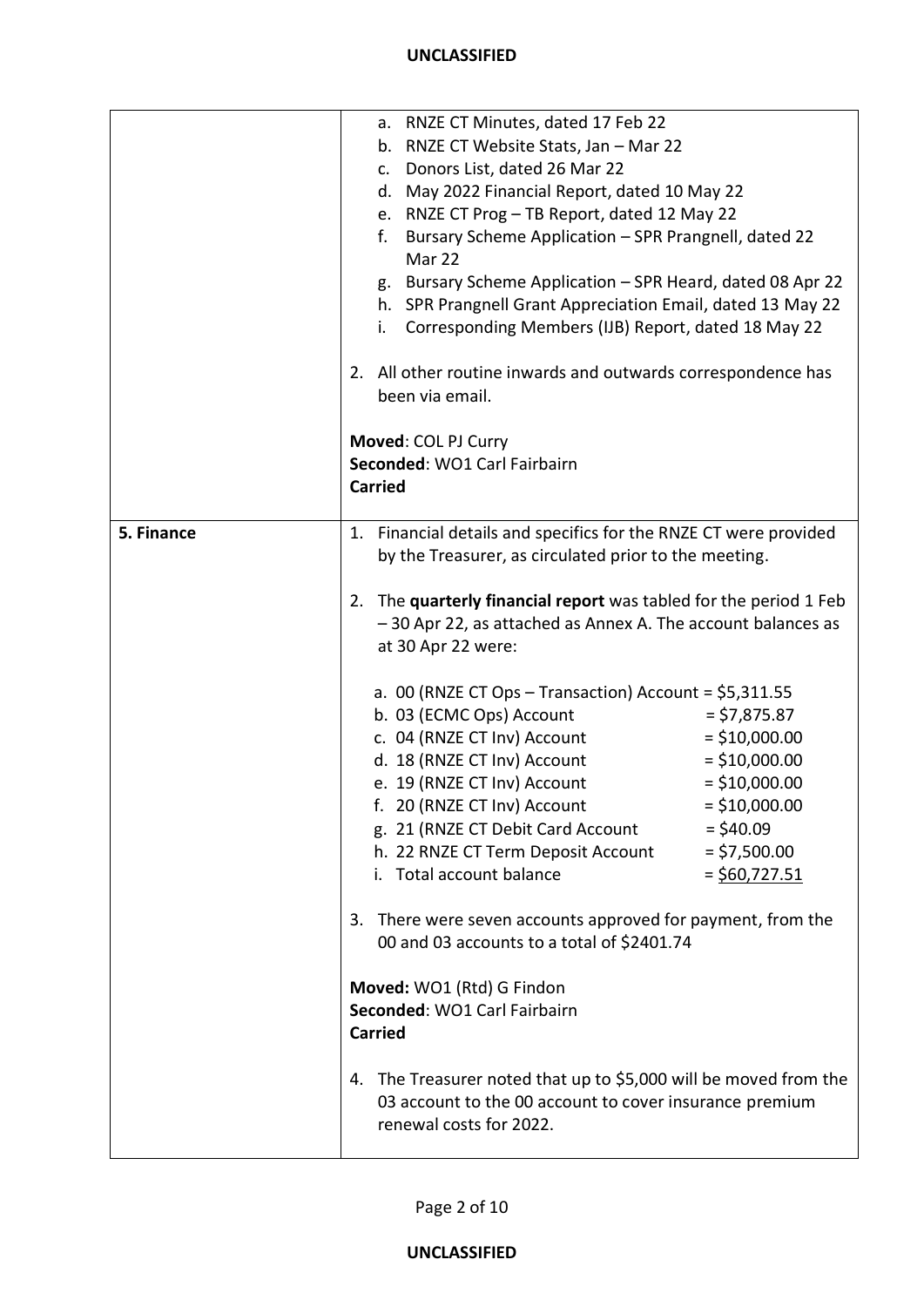|                                                                                                    | 5. The Chair noted the ESET Virus protection software is due for<br>renewal in the coming weeks (178-53). Also the renewal of<br>our AASLH membership for 2022-23 shortly (USD\$98).<br>Financial report OTP 1 Feb $-$ 30 Apr 22 was moved by the<br>6.<br>Treasurer<br>Moved: WO1 (Rtd) G Findon<br>Seconded: COL PJ Curry<br><b>Carried</b>                                                                                                                                                           |
|----------------------------------------------------------------------------------------------------|---------------------------------------------------------------------------------------------------------------------------------------------------------------------------------------------------------------------------------------------------------------------------------------------------------------------------------------------------------------------------------------------------------------------------------------------------------------------------------------------------------|
| 6. Progress on<br>actions/tasks and other<br>activities since last meeting<br>(17 Feb 22) Include: | Trust Deed Issue (Trustee and Chair Tenure) - Clause 4.7<br>1.<br>states trustees can remain in office up to a max of three<br>terms of three years each, 9 years in total. Still awaiting<br>feedback from trustees regarding future trustee succession<br>planning and seeking a replacement Trust Board chair and<br>trustee Joe Hollander.                                                                                                                                                          |
|                                                                                                    | Trustees to seek expressions of interest, recommendations<br>2.<br>and suggestions for the RNZE CT Chair position via Facebook<br>and Sappers Association to identify a suitable replacement<br>by end of 2022.                                                                                                                                                                                                                                                                                         |
|                                                                                                    | The meeting approved the extension of Joe Hollander's<br>3.<br>tenure as chair for a further 6 months, or until the process of<br>identifying and handing over the RNZE CT Chair position is<br>complete. Joe is happy to remain as a trustee thereafter to<br>assist continuity with the ECMC and RNZE CT.                                                                                                                                                                                             |
|                                                                                                    | Moved: LTCOL (Rtd) BC Gurney<br>Seconded: 2LT Hogan<br><b>Carried</b>                                                                                                                                                                                                                                                                                                                                                                                                                                   |
|                                                                                                    | Trust Board Contact Directory - Secty will update and<br>4.<br>circulate the directory for 2022 with these minutes.                                                                                                                                                                                                                                                                                                                                                                                     |
|                                                                                                    | Model Bailey Bridging - still waiting for the remainder of<br>5.<br>the project to be completed and sufficient resources<br>becoming available to finish the task - this will require a<br>project review and re-briefing before further work is<br>undertaken. Ssgt Nick Moses made contact in Jul 21, but<br>nothing further heard since. It is hoped now that 2 Fd Sqn<br>will pick up the task over the course of 2022, with a view to<br>completing the project before the end of that year - WIP. |
|                                                                                                    | Digitising, scanning and post-processing of books and<br>6.<br>documents in the ECMC library continues - WIP.                                                                                                                                                                                                                                                                                                                                                                                           |

Page 3 of 10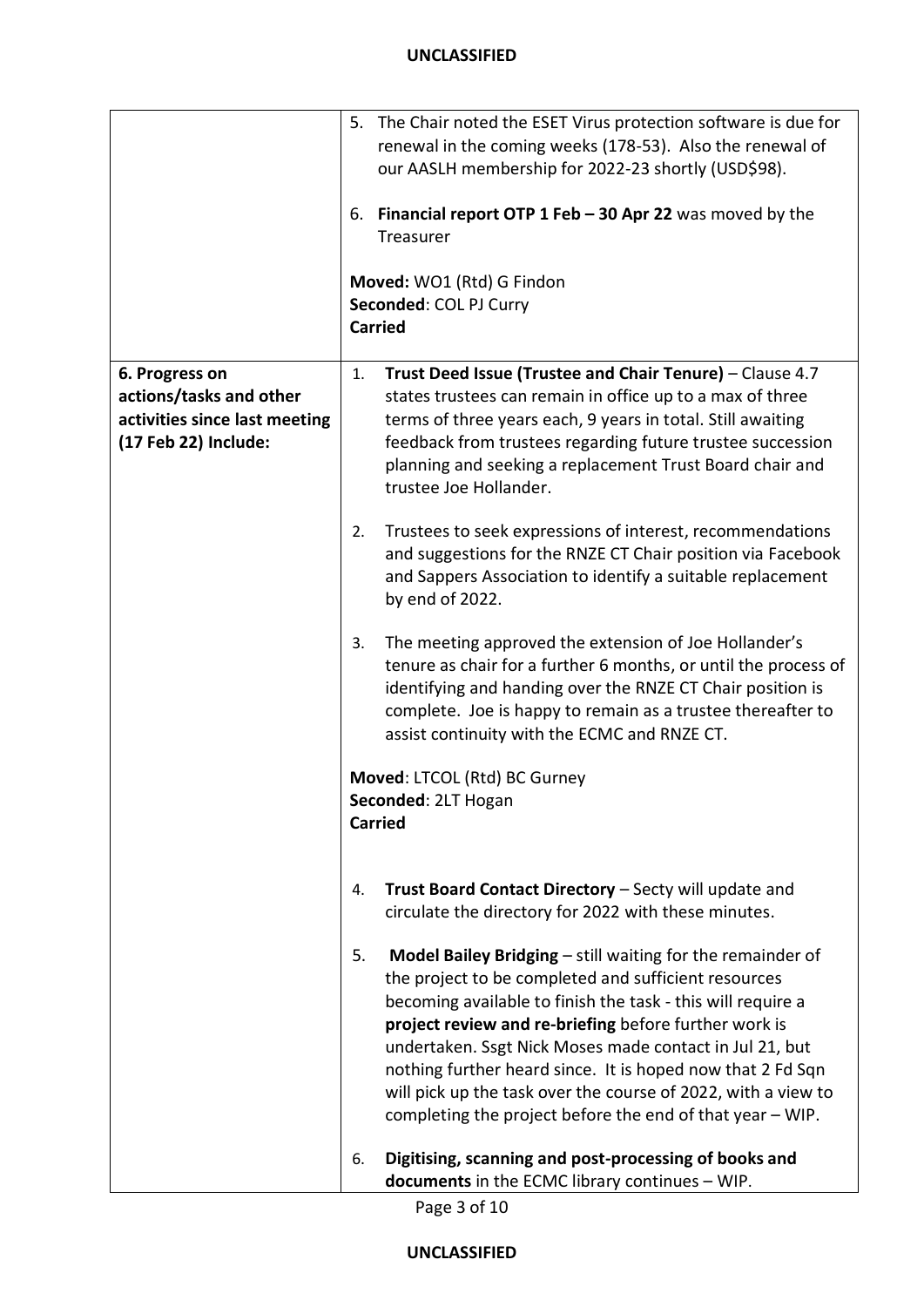| 7. | <b>RNZE CT Website</b> $-$ is up to date, with more information and<br>recent system "plug-ins" and software updates now<br>completed by our webmaster. Website posts for the first<br>quarter of 2022 were previously circulated to trustees,<br>showing that most access has been for Heritage, History and<br>Archives - WIP.                                                                                                                                                                                                                                                                                                                                                                                                                                                                                                                 |
|----|--------------------------------------------------------------------------------------------------------------------------------------------------------------------------------------------------------------------------------------------------------------------------------------------------------------------------------------------------------------------------------------------------------------------------------------------------------------------------------------------------------------------------------------------------------------------------------------------------------------------------------------------------------------------------------------------------------------------------------------------------------------------------------------------------------------------------------------------------|
| 8. | <b>ECMC Assistance tasks - RSM, 2ER and SSM, SME (NZ) have</b><br>met with the Chair to work out an action plan for 2022 and<br>promulgate a duty unit roster for this year. A suggested<br>target date for listed task completion is prior to the RNZE<br>Reunion in mid-Oct 22. The Deputy Chair noted that<br>maintenance tasks are being undertaken to fix ongoing<br>issues or to rectify health and safety concerns (such as the<br>electric bar heaters being removed). There are more jobs to<br>be completed that will require consideration be given to the<br>heritage building requirements.                                                                                                                                                                                                                                         |
| 9. | We are awaiting the completion of the external "Lazy E"<br>entrance features (by SME(NZ) and looking at the re-<br>arrangement of the Patron's seating outside the Chapel and<br>adding a fourth seat in memory of the 4 <sup>th</sup> Patron - Hon Col<br>George Butcher, MC, ED (by SME(NZ). The seat has been<br>complete, just waiting for installation. A concept for<br>adjustment to main entrance access to the Chapel is also<br>being explored and supported by current padres. More<br>plaque backing boards are to be manufactured and installed<br>for the museum area. A R&M review has been sought from<br>DE&I and Spotless for the main building and Chapel, as well<br>as an electrical review for the main building, given much of<br>the electrical infrastructure is still the original circa 1980<br>equipment and wiring. |
|    | 10. SME has completed some lighting upgrades within the<br>museum area. Refurbishment of the Bailey panels about the<br>exterior of the ECMC is necessary, due to significant paint<br>treatment failure and deterioration from previous RNZAF<br>Base Ohakea action. Given the commitment to Op PROTECT,<br>close communication will be required to manage resourcing<br>and progress of these tasks. Monthly duty unit assistance<br>roster still requires close liaison with unit SSMs to ensure<br>that progress can be made, although minimal support has<br>only been provided to date - WIP.                                                                                                                                                                                                                                              |
|    | 11. Wef 12 May 22, the ECMC "collection" inventory record<br>remains at approx 12,000 screens, with close to 20,000                                                                                                                                                                                                                                                                                                                                                                                                                                                                                                                                                                                                                                                                                                                              |

Page 4 of 10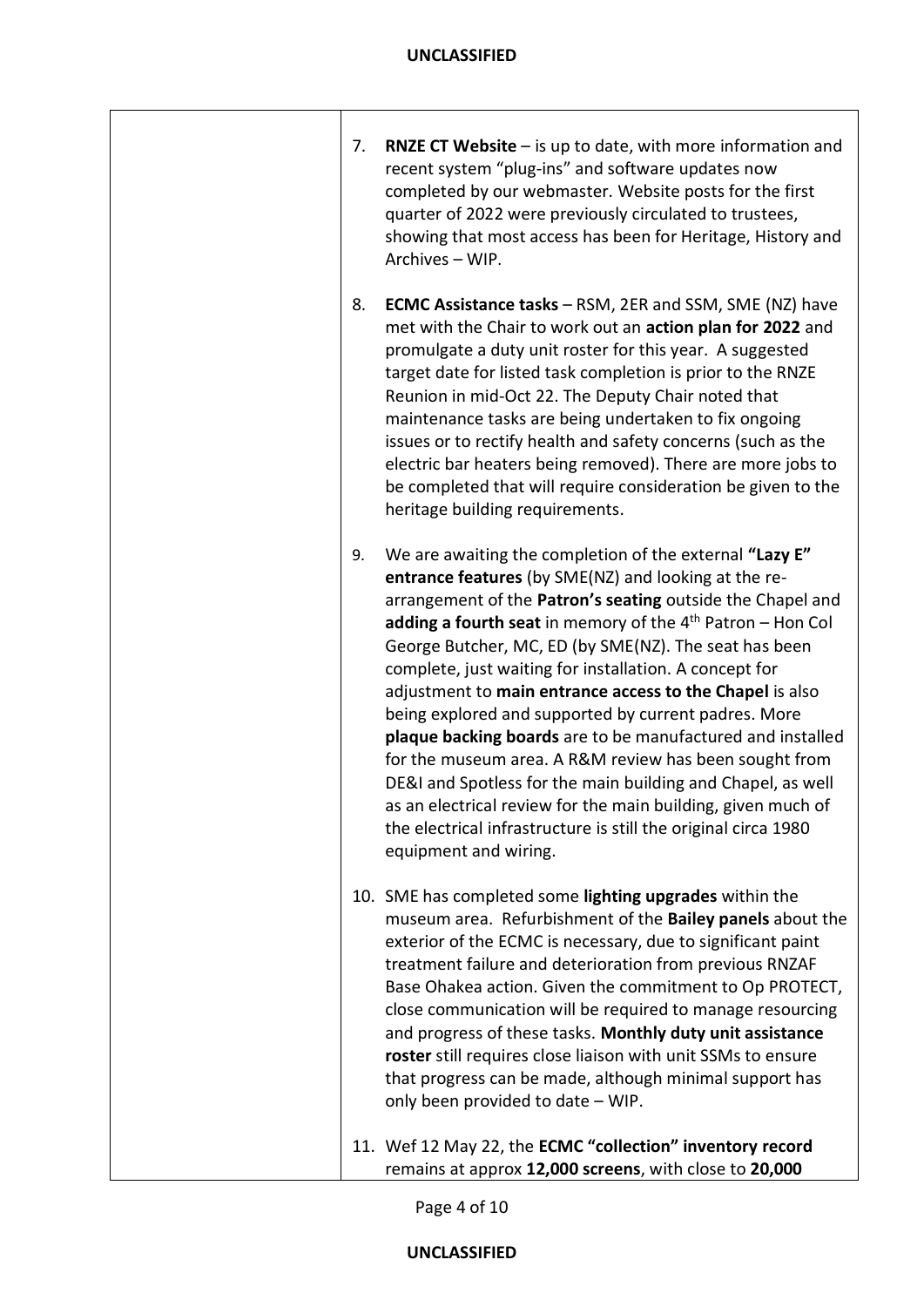| individual items (of an estimated 60,000 items or nearly<br>33%) being catalogued, and with an overall increased<br>collection value of over \$600,000. The total minimum value                                                                                                                                                                                                                                                                                                                                                                                                                                                                                                                                                                                                                                              |
|------------------------------------------------------------------------------------------------------------------------------------------------------------------------------------------------------------------------------------------------------------------------------------------------------------------------------------------------------------------------------------------------------------------------------------------------------------------------------------------------------------------------------------------------------------------------------------------------------------------------------------------------------------------------------------------------------------------------------------------------------------------------------------------------------------------------------|
| is still in the order of \$863,000 (note previous error) for all<br>items. This report template is likely to change as we<br>transition further into the new PP5 CMS software - WIP.                                                                                                                                                                                                                                                                                                                                                                                                                                                                                                                                                                                                                                         |
| 12. Insurance cover for the RNZE CT and Corps Collection and<br>trustee indemnity and liability policies are due for renewal<br>on 16 May 22. We have a new person at Futurisk Brokers, as<br>Amanda Kennedy has taken over from Michelle Mackay<br>earlier this year. The Chair met with Amanda on 3 May 22 to<br>confirm that no changes were necessary for our insurance<br>cover and that the Camp has become more secure. Overall<br>cover value for the "RNZE Collection" (library and museum<br>items) is \$500,000, as for 2021. We have received the final<br>quotes from overseas for policy renewal and these show an<br>increase of only \$182 on top of last year's premium renewal<br>costs. Total cover across the two main policies was offered<br>for a total cost of \$4,807. This includes the following: |
| a. general liability cover up to \$1,000,000;<br>management liability cover up to \$500,000;<br>b.<br>crime protection up to \$150,000; and<br>c.<br>professional liability for non-profit organisations cover<br>d.<br>for up to \$500,000.                                                                                                                                                                                                                                                                                                                                                                                                                                                                                                                                                                                 |
| 13. Indemnity cover for statutory liability and cyber liability was<br>discussed. Cover for up to \$1,000,000 with an excess of \$500<br>on each claim will cost \$250 + GST. Having considered the<br>likelihood of requiring this additional cover, the board<br>concluded that indemnity and statutory liability insurance<br>was not required.                                                                                                                                                                                                                                                                                                                                                                                                                                                                           |
| Moved: LTCOL M Nochete<br>Seconded: COL PJ Curry<br><b>Carried</b>                                                                                                                                                                                                                                                                                                                                                                                                                                                                                                                                                                                                                                                                                                                                                           |
| 14. Visitor statistics as at 12 May 22 were 298 or a total of<br>10,086 since records commenced in 2014 (compared with<br>308 at the same time last year, 869 for the full (Covid-<br>reduced) year of 2021, 928 for 2020, 1,151 for 2019, 1,267<br>for 2018, 1,178 in 2017, 1,008 in 2016, 968 in 2015, and 915<br>in 2014). We have had both the BCE and Snr Cbt Engr course<br>visit in the last month, these sessions were well received.<br>CO, 2ER is keen for a RNZE YO group to visit at some stage<br>later this year, as part of their Corps heritage familiarisation.                                                                                                                                                                                                                                             |

Page 5 of 10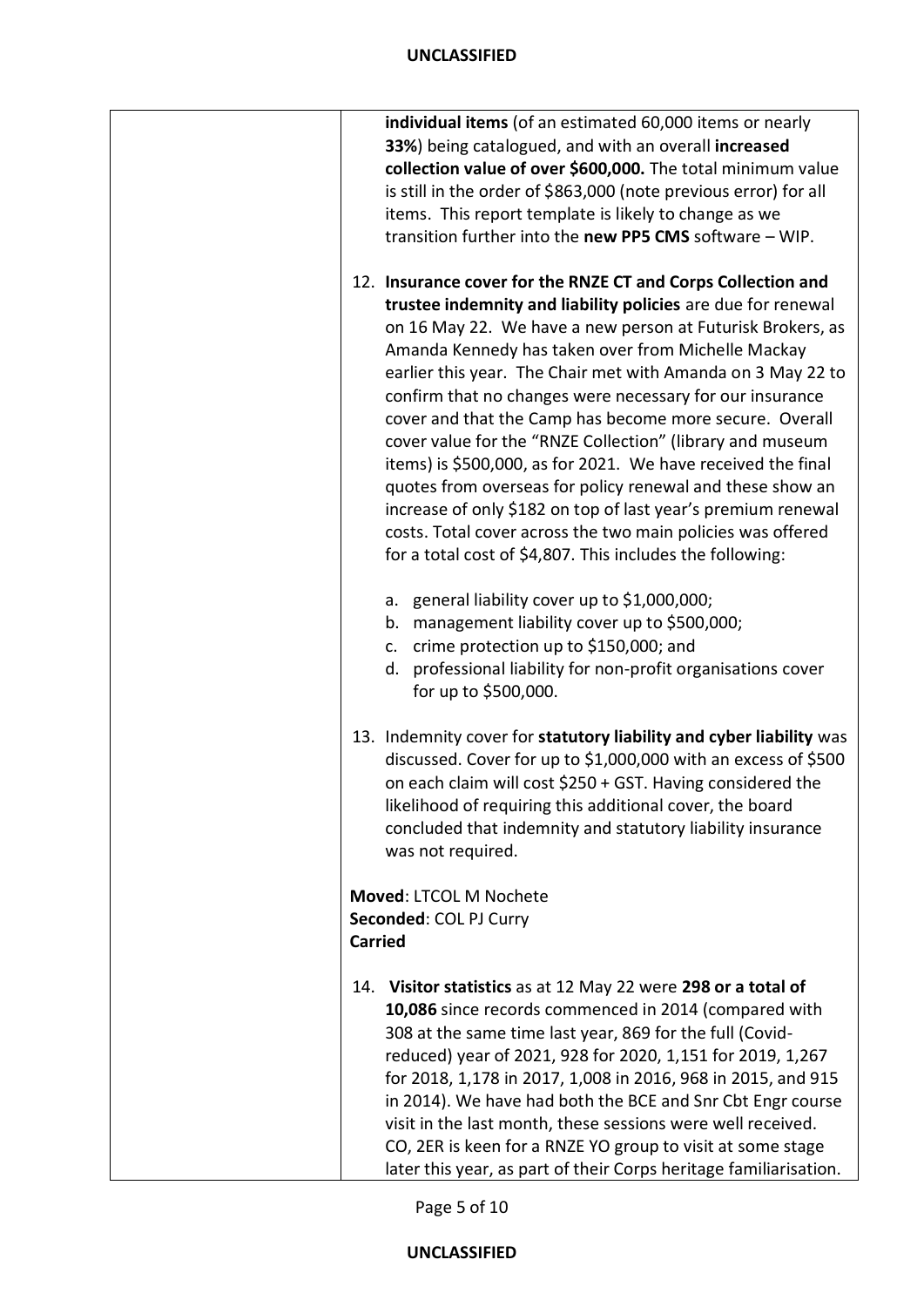|  | Trial recording for escorted visitor briefs has been<br>completed and the Chair still has a draft script in progress -<br>WIP.                                                                                                                                                                                                                                                                                                                                                                                                                                                                                                                                                                                                                                          |
|--|-------------------------------------------------------------------------------------------------------------------------------------------------------------------------------------------------------------------------------------------------------------------------------------------------------------------------------------------------------------------------------------------------------------------------------------------------------------------------------------------------------------------------------------------------------------------------------------------------------------------------------------------------------------------------------------------------------------------------------------------------------------------------|
|  | 15. Our regular (serving and retired) donors list has reduced to<br>30 (comprising 15 x Offr, 11 x WO/SNCO, 4 x OR/Civ). This<br>includes 21 serving and 9 retired RNZE. Regular donations<br>realise \$553.83 per month or \$6,646pa.                                                                                                                                                                                                                                                                                                                                                                                                                                                                                                                                  |
|  | 16. The monthly midday military history presentation<br>(MMMHP) series continues to be a good source of publicity<br>and revenue for the ECMC/RNZE CT. All sessions for 2020<br>thru 2022 have been recorded and uploaded to our website,<br>along with related PowerPoint presentations, for future<br>reference and research purposes. The new programme for<br>2022 has been promulgated throughout all current networks.<br>To meet Covid precautionary measures, these presentations<br>are being held in the Globe Theatre and will likely remain<br>there for the foreseeable future. Arrangements have been<br>made for the hireage cost to be covered by PNCL out of the<br>PNCC military commemorations and heritage budget (not<br>the RNZE CT as previous). |
|  | (SSGT (Rtd) AD Johnson joined the meeting at 1415hrs).                                                                                                                                                                                                                                                                                                                                                                                                                                                                                                                                                                                                                                                                                                                  |
|  | 17. Corps (RNZE CT) "bursary scheme" - two further grants<br>(each \$500) were made to Sprs Prangnell (SME) and Heard<br>(25ESS) during the last quarter. The total scheme<br>disbursement stands at \$7,169.90 since the scheme<br>commenced several years ago. The RSM, 2ER and SSMs will<br>continue to promulgate the availability of the scheme within<br>units. The Chair reinforced the fact that the grants were<br>from the RNZE CT, not the ECMC and asked trustees to<br>explain this in their promotion of the scheme.                                                                                                                                                                                                                                      |
|  | 18. The RNZE stained glass window in St David's Chapel in<br>Burnham Camp is under action by 3 Fd and ER Sqn and it is<br>hoped that work will be completed in Jun 22 - WIP.                                                                                                                                                                                                                                                                                                                                                                                                                                                                                                                                                                                            |
|  | 19. The RNZE tukutuku panel master displayed in the Linton<br>Camp Cultural Centre has been completed by CPL Shaun<br>Taylor, RNZE and we are now awaiting a digital file so that<br>suitable imagery and hard copy/electronic templates can be<br>formulated. The intent is to use the panel design as a logo,<br>Corps icon, decal, letterhead and masthead for the website<br>and other Corps memorabilia and merchandise. File waiting<br>to be enhanced and converted to PDF and JPEG formats.                                                                                                                                                                                                                                                                     |

Page 6 of 10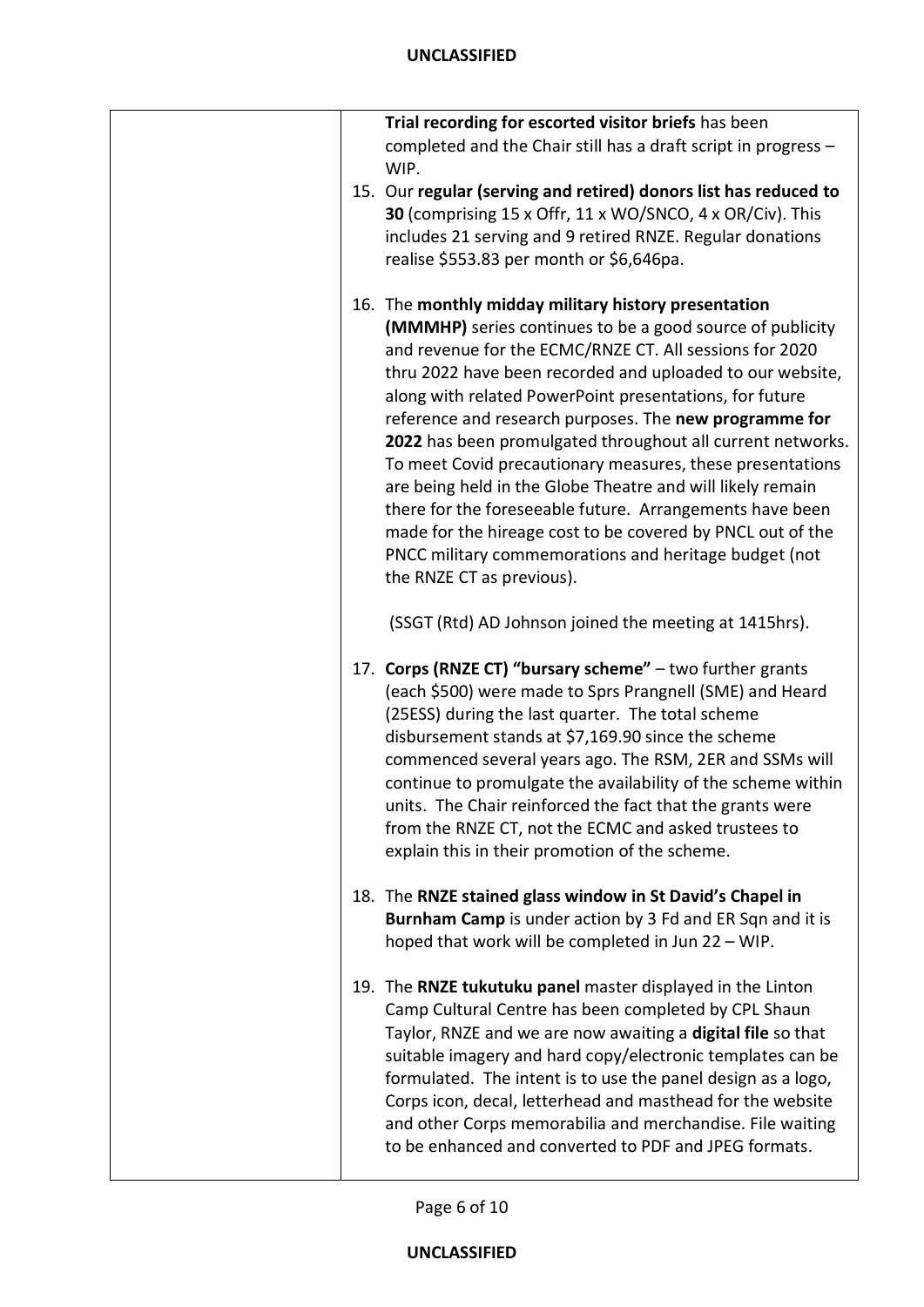| 20. We are still waiting for the recommendations of the Spotless<br>landscape architect and arborist (Kathy Bills) for the<br>maintenance of the trees and gardens about the ECMC<br>(including the Chapel gardens) area and scheduling to begin.<br>We have trimmed some of the trees encroaching on the<br>main building, garage and external container about the<br>ECMC grounds, as well as looking after the surrounding<br>Chapel gardens.                          |
|---------------------------------------------------------------------------------------------------------------------------------------------------------------------------------------------------------------------------------------------------------------------------------------------------------------------------------------------------------------------------------------------------------------------------------------------------------------------------|
| 21. The Chair met with Padre Jono Holland and SSM, SME(NZ)<br>recently to discuss Chapel maintenance and a new NZDF<br>(DE&I) heritage classification regime, which is likely to<br>incorporate the Chapel. The installation of HVAC, plus fire<br>detection, protection and suppression systems in the Chapel<br>was also discussed. Linton DE&I had previously sought input<br>from the Chair on these system proposals, but we are still<br>awaiting an outcome - WIP. |
| 22. Replacement centenary totara tree plantings - three of the<br>five original totara trees planted for the Corps Centenary in<br>Oct 02 have disappeared. Plus, other larger trees<br>surrounding the Chapel are preventing growth of any new<br>replacement trees. This needs to be resolved between DE&I<br>and the Corps, to ensure that all five trees are in place for<br>the Corps 120 <sup>th</sup> anniversary and RNZE Reunion in Oct 22.                      |
| 23. Further time has been spent in the last two months installing<br>the new "Past Perfect" (PP5) collections management<br>system (CMS) software covering exhibit display items,<br>photos, books and archives within the ECMC complex. All<br>volunteers are currently working on this system and will<br>ensure that all future items added to our collection are<br>entered into the CMS - WIP.                                                                       |
| 24. Invoices are now coming through for our Fuji printer<br>appliance provided by Fujifilm (was Fuji Xerox). No rental<br>fee was charged for 2021, just \$110.63 for<br>consumables/usage. Chair is in the process of sorting out<br>future billing and costs in accordance with our Heads of<br>Agreement, established in late 2020 - WIP.                                                                                                                              |
| Moved: COL PJ Curry<br>Seconded: WO1 CA Fairbairn<br><b>Carried</b>                                                                                                                                                                                                                                                                                                                                                                                                       |
| 25. Petty cash from donations to the ECMC to date is currently<br>\$421.00, of which \$300 will be banked later this week.                                                                                                                                                                                                                                                                                                                                                |

Page 7 of 10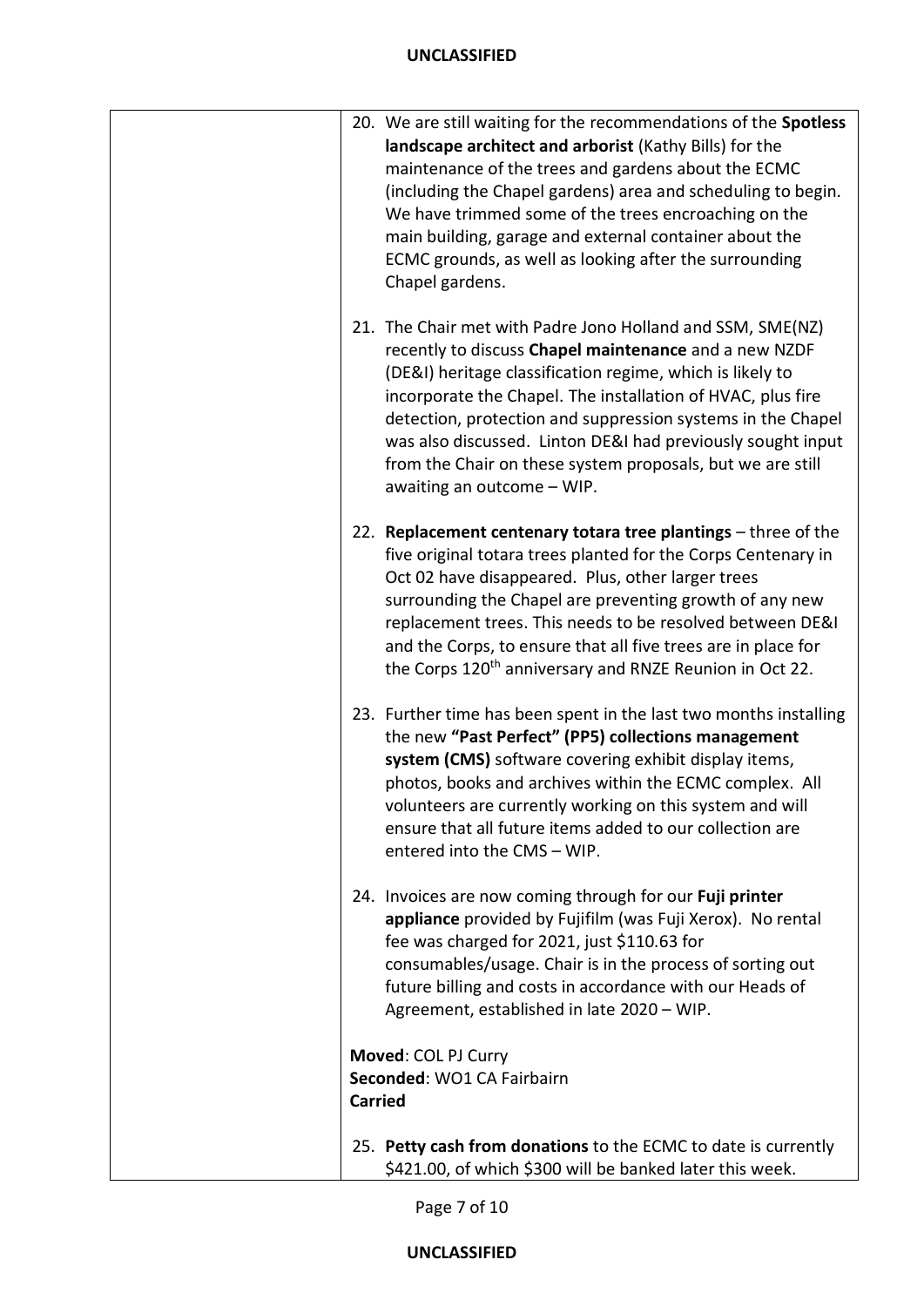| 26. ECMC weapons situation - we are still waiting for NZ Police<br>to finalise the licence holding and other related issues raised<br>last year - WIP.                                                                                                                                                                                                                                                                                                                                                                                                                                                                                                                                                                   |
|--------------------------------------------------------------------------------------------------------------------------------------------------------------------------------------------------------------------------------------------------------------------------------------------------------------------------------------------------------------------------------------------------------------------------------------------------------------------------------------------------------------------------------------------------------------------------------------------------------------------------------------------------------------------------------------------------------------------------|
| 27. Keeping ECMC staff informed of Camp and Corps events<br>and activities - 2ER and SME to inform ECMC of more<br>activities to further involve ECMC Staff in Corps events.<br>Chair has made contact with OC, LRSC asking for it to be<br>treated as a "lodger unit" and receive "LINTON-ALL"<br>communications.                                                                                                                                                                                                                                                                                                                                                                                                       |
| 28. RNZE CT Trust Board 2022 meeting schedule - the Trust<br>Board is scheduled to meet next on 18 Aug and 17 Nov 22.<br>Secty to make suitable venue bookings for future meetings<br>this year, in the SME(NZ) Conference Room.                                                                                                                                                                                                                                                                                                                                                                                                                                                                                         |
| 29. Outgoing CO, 2ER (LTCOL Ian Brandon) prepared a document<br>entitled "RNZE Support to the ECMC" as a future position<br>paper on how the Corps can support the RNZE CT and ECMC<br>in the future. This examines the likely support covering three<br>action areas of "Preservation" (maintenance of the ECMC),<br>"Operations" (visits to the ECMC) and "Projects and<br>Fundraising" (RNZE CT Board functions). The paper was<br>circulated to all trustees on 10 Sep 21, again on 5 Nov 21,<br>discussed at the last meeting seeking comment and<br>reactions, but only a few comments were made at the last<br>Trust Board meeting.                                                                               |
| 30. Facebook (and website) working group (recommended<br>composition - SSM, SME(NZ) as Chair, plus Brittany Hogan,<br>Molly Lincoln and Al Mitchell = 4). It was agreed to meet<br>prior to next RNZE CT meeting to decide on the content<br>focus for the Facebook Group.                                                                                                                                                                                                                                                                                                                                                                                                                                               |
| 31. ECMC Sub-committee (recommended composition - RSM,<br>2ER as Chair, plus SSM, SME(NZ), Brittany Hogan, Jono<br>Johnson and Joe Hollander = 5) of the Trust Board, both with<br>powers to co-opt further members as required. The concept<br>of the ECMC Sub Committee was discussed with the intent<br>being that they provide guidance from the Corps to the<br>museum on how Sappers want the museum run and what to<br>display. CO, 2ER made a suggestion for using the ARes XO<br>(MAJ) appointment to assist in the management of the ECMC<br>and would explore this opportunity further and advise back.<br>An outcome on how this sub-committee is to operate in the<br>future is yet to be determined - WIP. |

Page 8 of 10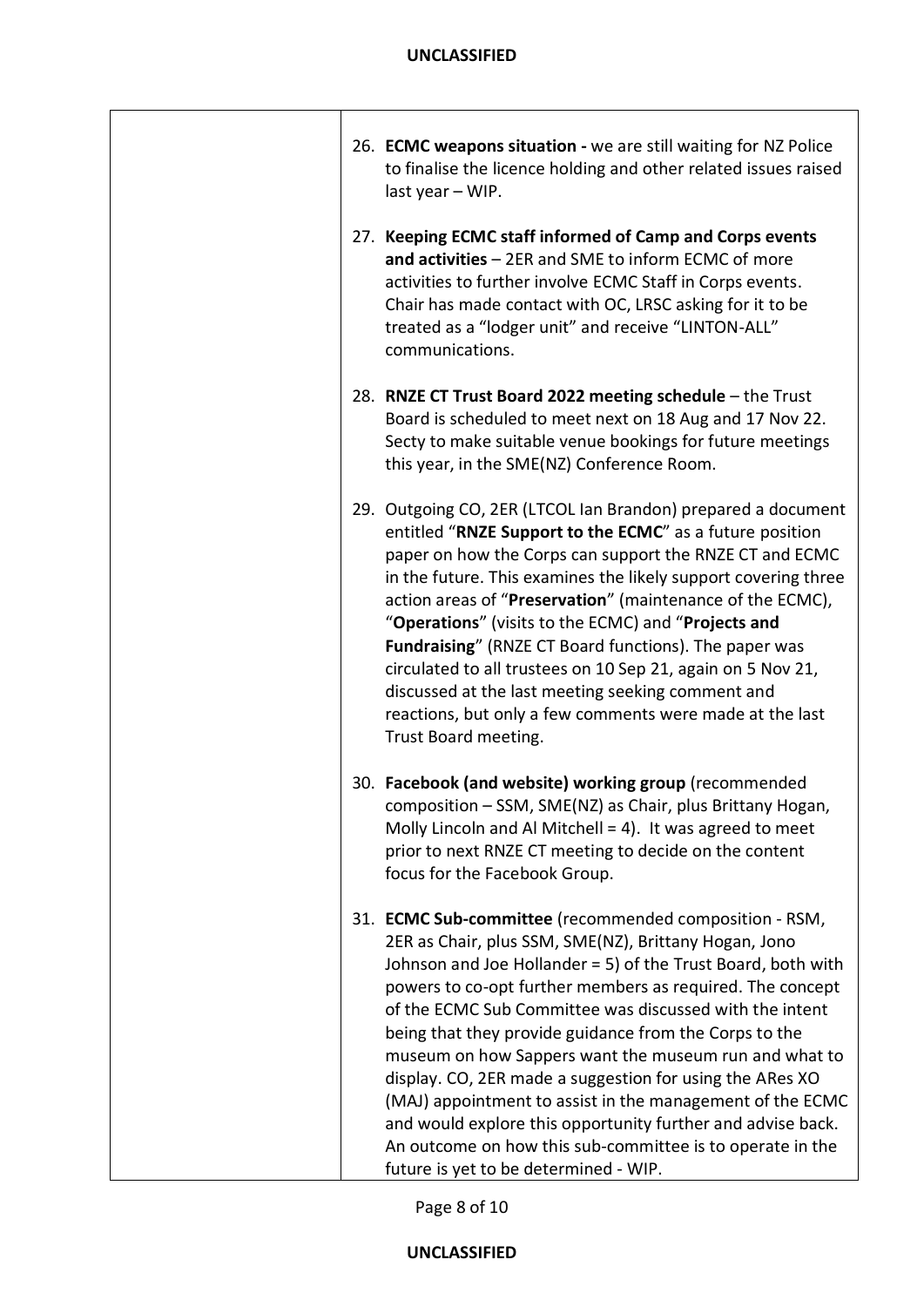| 7. Results of External<br><b>Funding</b><br><b>Applications/Resolutions</b><br>since the last meeting on<br>17 Feb 22. | No other funding applications have been raised at this time.<br>1.<br>A further review will be made at the next Trust Board meeting on<br>18 Aug 22 and again at the last meeting later this year.                                                                                                                                                                                                                                                                                                                                                                                                                                                                                                                                                                                                                                                                                                                                                                                                                                                                                                                                                                                                                                                                                                                |
|------------------------------------------------------------------------------------------------------------------------|-------------------------------------------------------------------------------------------------------------------------------------------------------------------------------------------------------------------------------------------------------------------------------------------------------------------------------------------------------------------------------------------------------------------------------------------------------------------------------------------------------------------------------------------------------------------------------------------------------------------------------------------------------------------------------------------------------------------------------------------------------------------------------------------------------------------------------------------------------------------------------------------------------------------------------------------------------------------------------------------------------------------------------------------------------------------------------------------------------------------------------------------------------------------------------------------------------------------------------------------------------------------------------------------------------------------|
| 8. Expenditure/Funding<br>Priorities for Q2 - Q3 of<br>2022.                                                           | a. Heritage book and documentation digitisation -<br>continuation of project as part of Stage 5, funded annually<br>by ECCT and make application for Stage 6 in late 2022;<br>b. Ongoing maintenance and population of the RNZE<br>CT/ECMC website as a stand-alone entity will continue,<br>within current funding resources available;<br>c. Renewal of insurance policies through Futurerisk<br>(estimated premium value of \$5,500) in May 22;<br>d. Address/resolve ICR&T Stage 3 remainder comprising<br>bar code (or QR code) printer, reader and system<br>(>\$4,000) for the ECMC library (Mainland Foundation),<br>once PP5 software has been bedded in and the CMS is up<br>to date and working properly;<br>e. Investigate interactive electronic display equipment<br>and systems for the ECMC museum displays, using<br>external specialists (Advantage Computers or UCOL) for<br>advice (possibly use Mainland Foundation or Southern<br>Trust as a funding source);<br>Remaining signage, including internal signage for<br>f.<br>display cabinets (>\$2,000), once refreshment/<br>refurbishment and exterior painting of cabinets has been<br>completed; and<br>g. Approve above priority and applications/sources and<br>review all at the next meeting on 18 Aug 22.<br>Moved: - COL PJ Curry |
|                                                                                                                        | Seconded: - WO1 CA Fairbairn<br><b>Carried</b>                                                                                                                                                                                                                                                                                                                                                                                                                                                                                                                                                                                                                                                                                                                                                                                                                                                                                                                                                                                                                                                                                                                                                                                                                                                                    |
| <b>9. General Business</b>                                                                                             | 1. The Deputy Chair tabled a number of invoices and advised that<br>a cost of \$45.04 was required to cover plumbing repair costs<br>(Chapel downpipe) undertaken at the ECMC. The Chair<br>suggested that it be paid, with any additional costs of up to<br>\$100 for electrical (LED lighting remediation to ECMC displays)<br>materials also be approved in advance.<br>Moved: - LTCOL (Rtd) JS Hollander<br>Seconded: - WO1 (Rtd) G Findon<br><b>Carried</b>                                                                                                                                                                                                                                                                                                                                                                                                                                                                                                                                                                                                                                                                                                                                                                                                                                                  |

Page 9 of 10